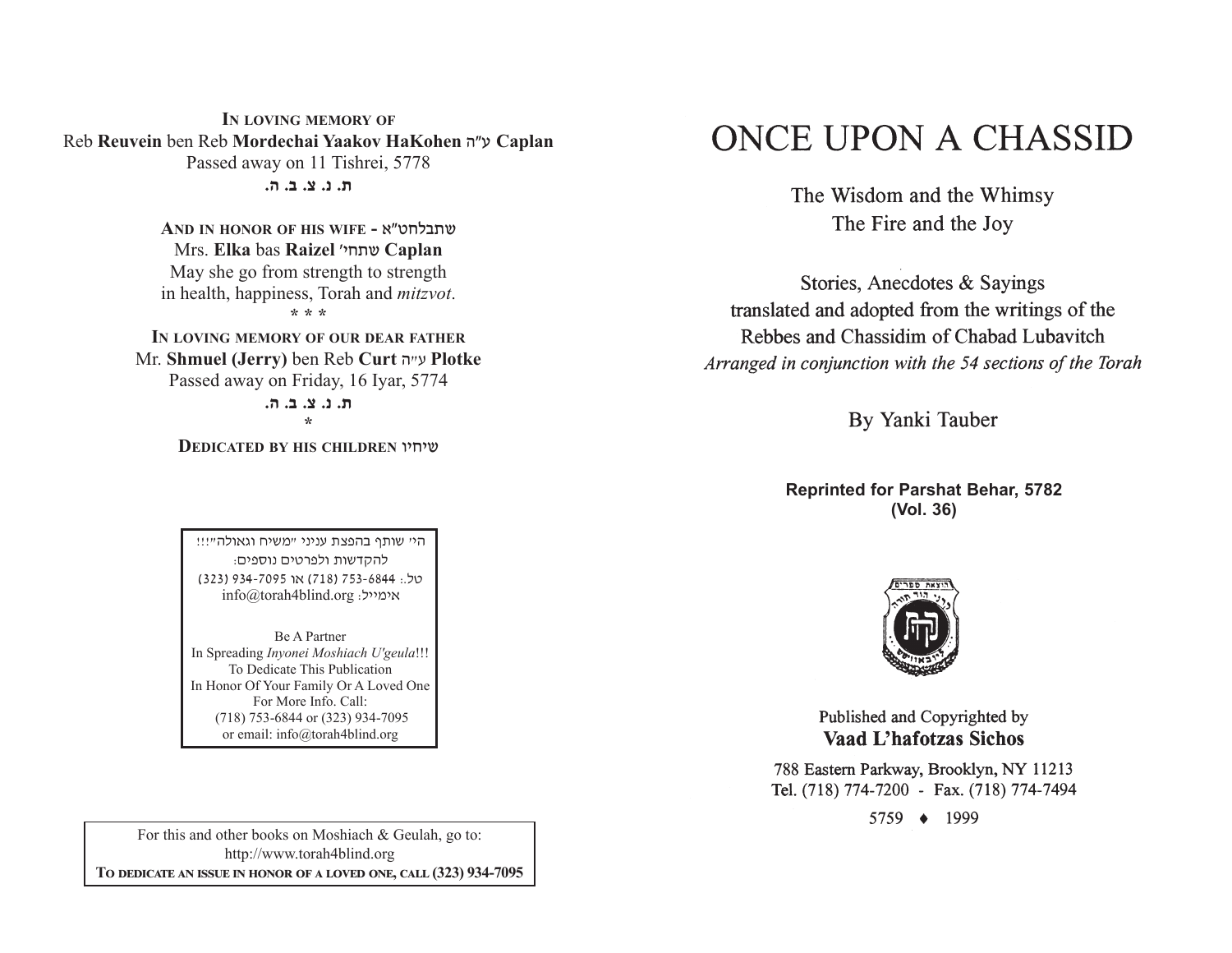**IN LOVING MEMORY OF**Horav **Schneur Zalman Halevi** v"g ben Horav **Yitzchok Elchonon Halevi** s"hv**Shagalov** Passed away on 21 Tamuz, 5766 Reb **Dovid Asniel** ben Reb **Eliyahu** <sup>v</sup>"g **Ekman**Passed away on 5 Sivan - Erev Shavuot, 5765 Mrs. **Devora Rivka** bas Reb **Yosef Eliezer** v"g **Marenburg** Passed away on the second day of Rosh Chodesh Adar, 5766 Reb **Yitzchok Moshe** (Ian) ben Reb **Dovid Asniel** v"g **Ekman (Santiago, Chile)** Passed away on the 24th day of Shevat, 5769 **/v /c /m /b /,**

**AND IN HONOR OF**Mrs. **Esther Shaindel** bas **Fraidel Chedva** whj,a**Shagalov DEDICATED BY**Rabbi & Mrs. **Yosef Y.** and **Gittel Rochel** uhjha**Shagalov**

Reprinted with permission of: **"Vaad L'Hafotzas Sichos"**by: **Moshiach Awareness Center,** a Project of: **Enlightenment For The Blind, Inc.** 602 North Orange Drive. Los Angeles, CA 90036 Tel.: (323) 934-7095 \* Fax: (323) 934-7092

http://www.torah4blind.org e-mail: yys@torah4blind.org

**Rabbi Yosef Y. Shagalov, Executive Director**

Printed in the U.S.A.

**IN LOVING MEMORY OF OUR DEAR PARENTS** Mr. **Tzvi Hirsh** ben Reb **Yitzchok** <sup>v</sup>"g **Greenberg** Passed away on 19 Elul, 5771 Mrs. **Chava** bas Reb **Chaim** <sup>v</sup>"g **Greenberg**  Passed away on 25 Mar-Cheshvan, 5771 **/v /c /m /b /, \* DEDICATED BY THEIR CHILDREN** uhjha \* \* \* **IN LOVING MEMORY OF OUR DEAR PARENTS** Mr. **Meyer** ben Reb **Hershel** <sup>v</sup>"g **Berger**  Passed away on 28 Iyar, 5772 Mrs. **Faige** bas Reb **Reuven** <sup>v</sup>"g **Berger**  Passed away on 22 Adar, 5766 **/v /c /m /b /,**\* **DEDICATED BY THEIR CHILDREN** Mr. & Mrs. **Yaakov** whjha and **Chana** v"g **Greenberg \* \* \* IN LOVING MEMORY OF A DEAR FREIND** Reb **Yosef Yisroel** ben Reb **Sholom** vWg **Rosner**  Passed away on 7 Menachem-Av, 5777 **/v /c /m /b /,**

\*

**DEDICATED BY HIS FRIENDS** Mr. & Mrs. **Gershon** and **Leah** uhjha **Wolf**  Rabbi & Mrs. **Yosef Y.** and **Gittel Rochel** uhjha **Shagalov**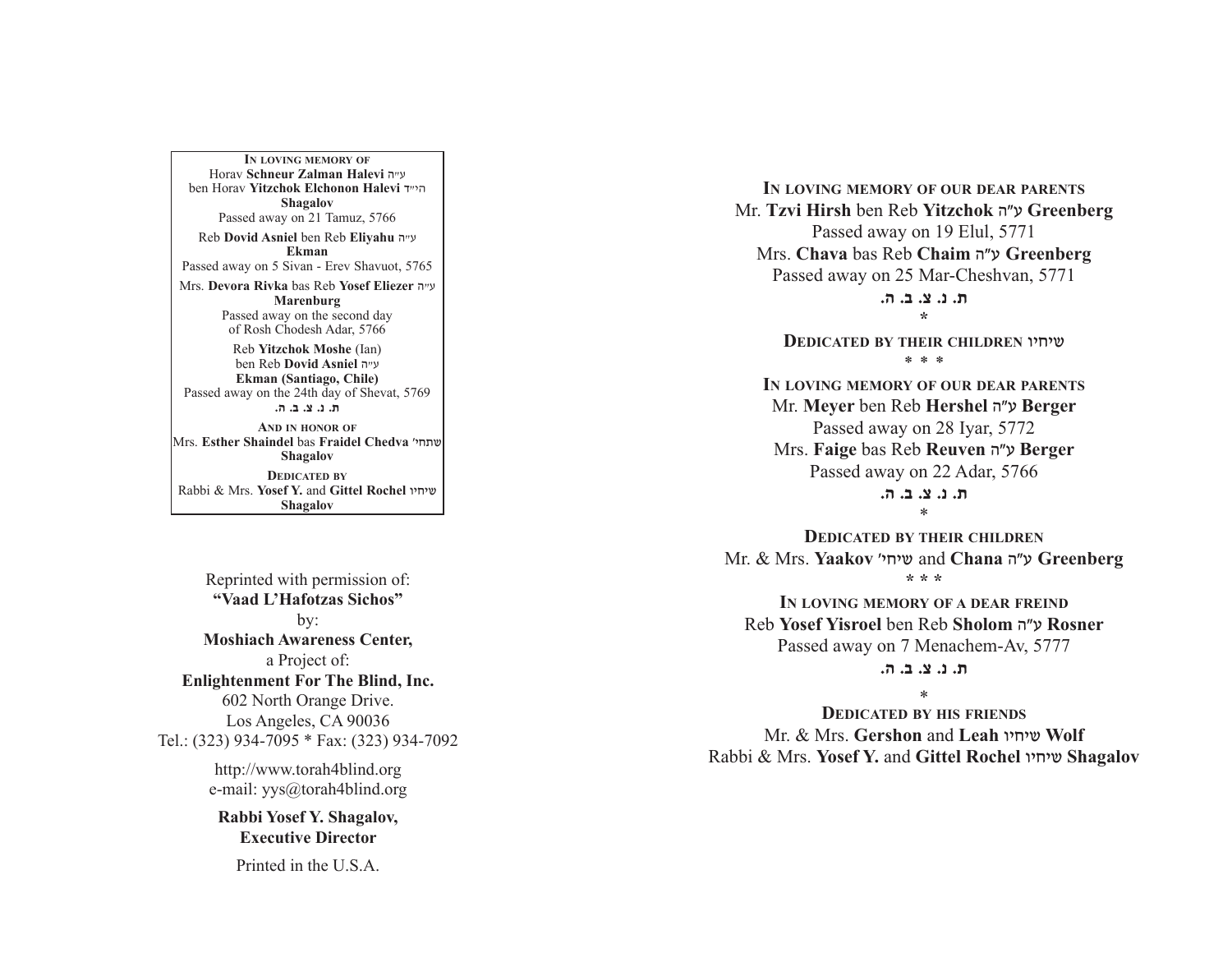$25:42$ 

כי עבדי הם אשר הוצאתי אתם מארץ מצרים לא ימכרו ממכרת עבד For they [the Jewish people] are my servants, whom I have taken out from the land of Egypt - they cannot be sold *into slavery* 

My deed of ownership precedes and voids any other.

Rashi's commentary

In redeeming us from Egypt the Almighty made us subject to Him alone, and thus inherently and eternally free: no force or law on earth has any jurisdiction over the Jew.

Rabbi Yehudah Lowe of Prague (the 'Maharal')

# **Highly Connected**

The *mikveh* (ritual bathhouse) in Primishlan, home to Rabbi Meir'l Primishlaner, was located at the foot of a steep hill. Even under the best of conditions it was a precarious climb down to the bathhouse and back up to town. But during the winter months, when the hill was covered with ice, the slope was altogether impassable, and even the most agile and daring of the young men were forced to give up

**לעילוי נשמת** הרה"ח הרה"ת עוסק בצ"צ ורב פעלים

ר' **יונה** בן הרה"ח הרה"ת ר' **מאיר** ע"ה **אבצו** 

מקושר בלו"נ לכ"ק אדמו"ר מלך המשיח ומסור ונתון להוראותיו פעולותיו וענייניו הק'

עסק במסירה ונתינה בשליחות הק' בתרגום הדפסת והפצת תורת כ"ק אדמו"ר מה"מ ותורת רבותינו נשיאנו וספרים בענייני משיח וגאולה בכל קצווי תבל ע"י "ועד שיחות באנגלית" שניהלו למעלה מארבעים שנה

> פירסם באמצעות מערכת טלפונית וה"רשת" שיעורי לימוד יומיים בספר התניא וברמב״ם בהתאם לתקנה הק׳

פעל במרץ ובהצלחה בשידוכי בני ובנות ישראל והביא להקמת מאות בתים בישראל

עסק בעזר גשמי ורוחני מתוך אהבת ישראל וקיבל את כאו"א בסבר פנים יפות

זכה להקים דור ישרים מבורך בנים ובנות עוסקים בתורה ובמצוות ומקושרים לנשיא דורנו

> נפטר במיטב שנותיו ביום רביעי פ' בא ג' שבט שנת ה'תשע"ט **ת. נ. צ. ב. ה.** (מנוסח המצבה)

> > **\***

**DEDICATED BYENLIGHTENMENTFORTHEBLIND, INC.** Rabbi **Yosef Yitzchok** whjha **Shagalov** Los Angeles, California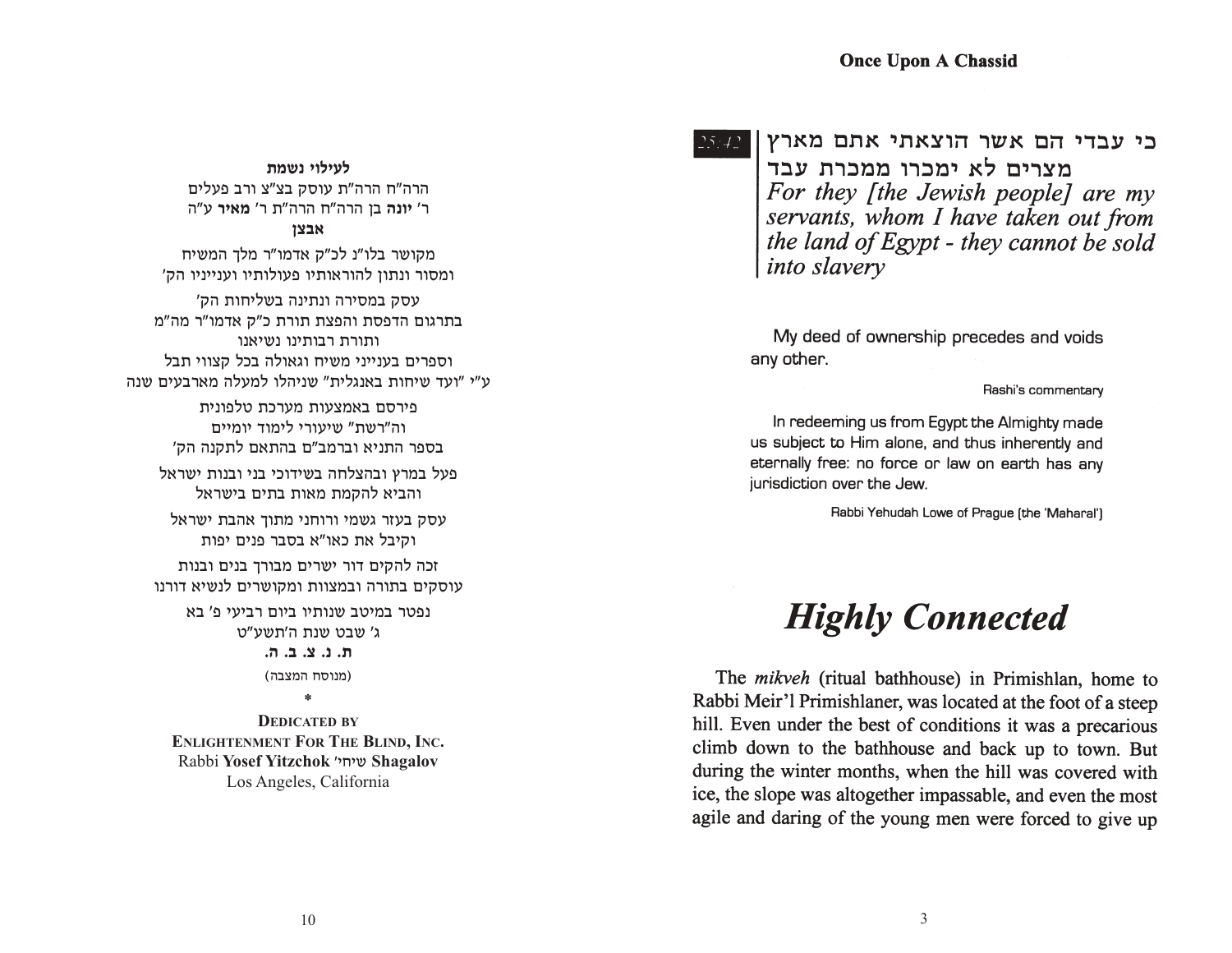after the first few steps. From the first freeze to the spring thaw, the townspeople were forced to take a long, roundabout route to the *mikveh* 

All but one. The elderly rebbe of Primishlan would walk down the icy slope every morning to immerse himself before praying. Straight as a rod, he would make his unfaltering way to the bathhouse and back.

One day, two young skeptics set out to prove that there was nothing extraordinary about Rabbi Meir's daily trip. But their attempt met with dismal failure: bruised, bloodied, and with half a dozen broken bones between them, they walked nowhere for a good few weeks. Later, one of them asked Rabbi Meir, "How do you do it?"

Said the Primishlaner: "When one is connected above, one does not fall below. Meir'l is connected above, so he does not fall below."

### **Source:**

Likkutei Dibburim [Collected Talks of Rabbi Yosef **\***

**THE ANNOUNCEMENT OF THE REDEMPTION**

are presently standing ready to greet our righteous Redeemer [Moshiach]. This is particularly true now that we have reached the milestone of forty years<sup>8</sup> concerning which the Torah says, "G-d gave you a heart to know and eyes to see and ears to hear."9 Additionally, we are now situated in the fifty first year [5751], which in Hebrew forms the acrostic (It shall be a year of) wonders which I will show him [עפלאות אראנו - Niflaos Arenu].

The Jewish people should, therefore, be encouraged and their spirits uplifted by declaring that G-d says daily, and literally, anew, that, **"I have indeed remembered you,"** and that your righteous Moshiach "stands behind the wall"<sup>10</sup> and that "this one is coming."<sup>11</sup> Accordingly we should prepare ourselves to greet him by increasing our observance of Torah and Mitzvos, **in consonance** with the ruling of the Rambam<sup>12</sup> (whose anniversary of passing is the 20th of Teves, the night after this Sabbath), that through "one Mitzvah, one can favorably alter the balance for oneself and for the entire world, causing oneself and them salvation and deliverance."

*(From the talks of Shabbos Parshas Shemos, 19 Teves 5751)*

12. *Hilchos Teshuvah* 3:4.

<sup>8.</sup> *[I.e., forty years since the passing of the Previous Rebbe, a milestone which enables us to fully realize the intention and depth of the teachings that were said forty years earlier. - Translator's note.]*

<sup>9.</sup> *Tavo* 29:3 *[Moses said this to the Jewish people who were about to enter into the Promised Land, explaining that they were now capable of realizing that which they were taught by G-d forty years earlier. Translator's note.]*

<sup>10.</sup> *Shir HaShirim* 2:9.

<sup>11.</sup> Ibid 8. See *Shir HaShirim Rabbah* on this verse (ch. 2:8(b)).

<sup>\*.</sup> Correction: Vol. 2.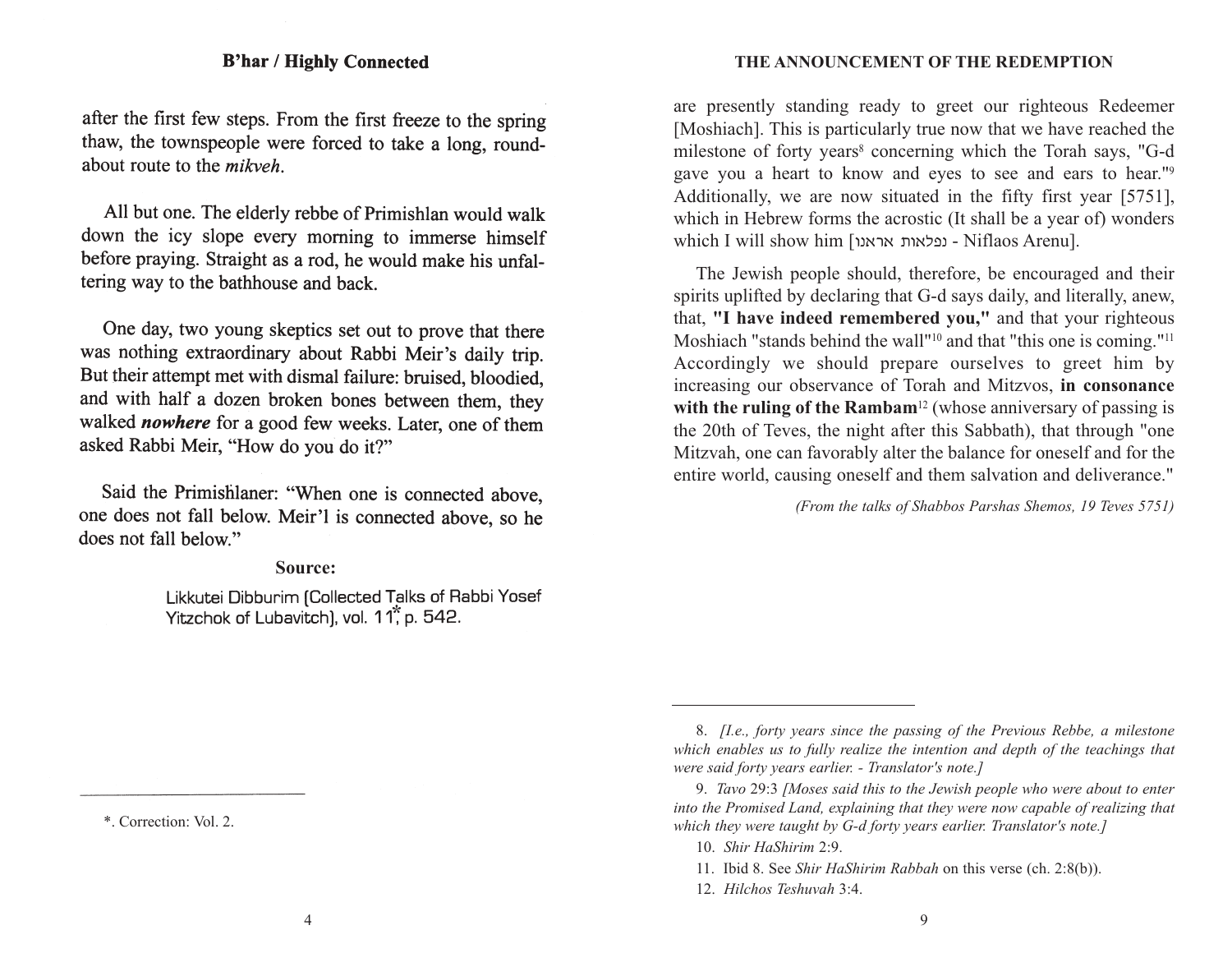## **12**

All of the signs mentioned by our sages indicate that we are currently situated **at the very end of the period of exile**. We have "passed all the deadlines."<sup>1</sup> We have also performed Teshuvah [repentance, return, a prerequisite for Redemption]. Indeed, my sainted father-in-law, the leader of our generation, declared (several decades ago) that we have already concluded all the service [necessary for Redemption], including the "polishing of the buttons,"2 and we now stand ready ("All of you stand ready") to greet our righteous Moshiach.3

\*     \*     \*

Despite the difficult and protracted final exile, which has lasted more than 1,900 years (in stark contrast to the duration of the Egyptian bondage which lasted 210 years), the nature of "the Children of **Israel**" has essentially **transcended exile**. Thus, every additional moment we remain in exile is a form "having **now come** into Egypt,"4 "as if they had that very day entered into Egypt."5

The Jewish people, therefore, stand with firm faith and conviction that G-d will immediately fulfill his promise that "I have indeed remembered you"6 by bringing the genuine and complete Redemption, especially when hearing from the Moses of our generation,7 my sainted father-in-law, the leader of our generation, that we have already concluded all matters of Divine service and

- 4. *Shemos* 1:1.
- 5. *Shemos Rabbah*, beginning of our Parsha (8:14), *Tanchuma*, loc. cit. 3. 6. *Shemos* 3:16.

# **THE BESURAS HAGEULO The Announcement Of The Redemption**

## **11**

With respect to Gideon, we find that: "In his days<sup>1</sup> the Jewish people were in distress. The Holy One, Blessed be He, sought a person who would find merit in them. When He found Gideon to be meritorious, because he found merit in them, an angel immediately appeared to him, as it says: "And the angel of G-d appeared to him and said to him, 'Go with this power, with **the power of the merit you have found in my children**.'" "Said the Holy One, Blessed be He, it is within your capacity to find a defense for Israel. **In your merit they shall be redeemed**."2

...The merit which will hasten the Redemption is the following:

Even in the Talmudic era it has been said that "all the deadlineshave passed."<sup>3</sup> Certainly now that we have endured a lengthy and arduous exile, the duration of which has exceeded 1,900 years, **and he has still not arrived**... And in regard to Teshuvah ("It depends only on Teshuvah<sup>3</sup>) [repentance, return, a prerequisite for Redemption], they have already done Teshuvah. Indeed, there is no Jewish person who has not entertained a thought of Teshuvah, (not just once, but) several times in the course of his lifetime. This [thought of Teshuvah] can transform "instantaneously"<sup>4</sup> a perfectly wicked person into a perfectly righteous individual, in accordance with the Talmudic ruling<sup>5</sup> that one who would betroth a woman "stipulating that I am a (perfectly $\delta$ ) righteous individual, even if he

- 1. *Tanchuma*, *Shoftim* 4.
- 2. *Yalkut Shimoni, Shoftim* 62.
- 3. *Sanhedrin* 97b.
- 4. *Zohar* I, 129, end side a.

<sup>1.</sup> *Sanhedrin* 97b.

<sup>2.</sup> Talk of Simchas Torah, 5689.

<sup>3.</sup> Cf. *Hayom Yom*, among others, 15 Teves.

<sup>7.</sup> See *Bereishis Rabbah* 56:7: "There is no generation in which there is none like Moses." See also *Zohar* 3:273a. *Tikkunei Zohar* 69 (112, beginning of side a. 114, beginning of side a). *Tanya* chapter 44. Ibid. *Iggeres HaKodesh*, elucidation of sec. 27, end.

<sup>5.</sup> *Kiddushin* 49b. Rambam, *Hilchos Ishus*, 8:5. *Tur, Shulchan Aruch, Even HoEzer*, 38:31.

<sup>6.</sup> Based on the version cited on *Or Zarua* 112.